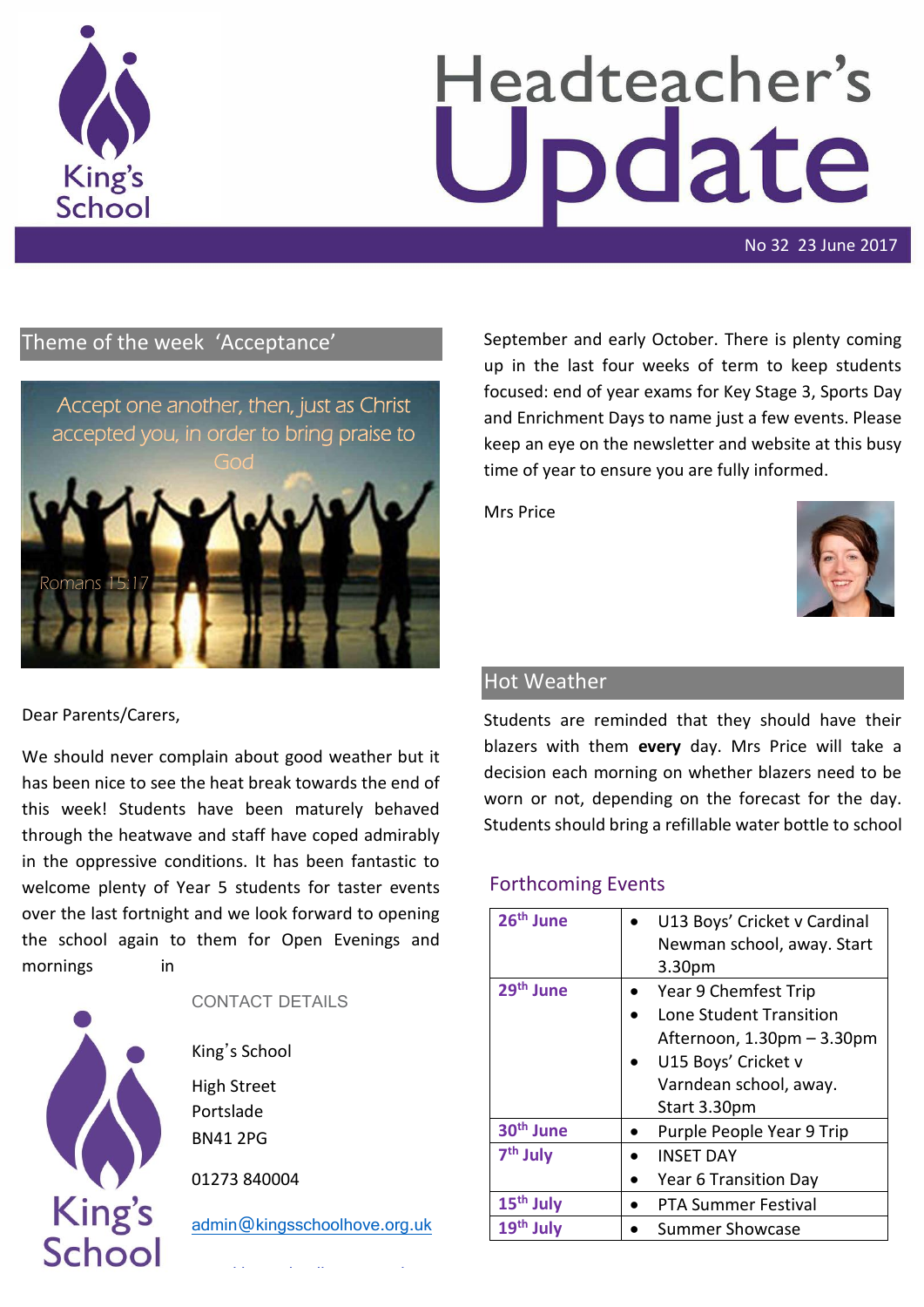### Headteacher's Update **King's School**

which may be refilled before school, at break and lunch and in between lessons. Please note that students should not be leaving their lessons to refill water. Students should also ensure they have suncream, especially for days when they have PE.

### Uniform reminder



There are still four weeks remaining of term and students need to be in correct school shoes, with ties and blazers. Please do not wait until September to replace any items of uniform that your child needs to adhere to the uniform policy. A full reminder of uniform policy will be sent before the holidays for

parents and carers who will be replacing items during the break.

### Student Council



On Tuesday 20th June, our Student Council had their final meeting of the academic year. Students discussed the successes of 2016/17 and the areas which they would like

to adapt or introduce next academic year. They also discussed the extra-curricular time table, and how this can be strengthened further next year. Student Council members will be working alongside their tutor groups during tutor times this week. They will be discussing these three areas, in order for SLT and governors to hear the 'student voice'. In the meeting, we were also joined by Miss Petts - who will be taking the lead and be responsible for Student Voice, Extra-Curricular and the Peer Mentor Scheme, in September 2017. Thank you to all of our 2016/17 Student Council members. They have done a fantastic job of being that lead student voice within their tutor groups, and have fed back positive and constructive views and ideas throughout the year. Year 7: Millie Paget, Lydia Phillips, Kaya Kendal and Josiah Thomson. Year 8: Joe Milne, Rosalia Allan, Skye Vogel and Victoria Glowczynska. Year 9: Eliza Phillips, Jonathan Knight, Aidan Colclough, Elouise Renouf and Zac Capewell. Year 10: Gavin Man, Eboni Main, Grace McGarry and Max Peters.

### **Minutes from Term 6 Student Council Meeting: Eloise Renouf**

In our final Student Council meeting, we looked at the year as a whole, and decided what we had enjoyed and what we wanted to change for September. Many successful areas were the school trips, for all year groups that had been organised. These included the ski trip, as well as school productions, including Hairspray and other showcases. Things we wanted to change ranged from reward trips, air conditioning in the main building and more music equipment. This year's extracurricular programme has been good, as it has offered a wide range of activities, including water sports, subject specific clubs as well as sports clubs.

# Dance Flashmob

On Saturday 18th June, our King's dancers took part in fantastic 'flash mob' dance performance, outside of Churchill Square shopping centre. Vanessa, our dance teacher, has been working hard to put together this fun and energetic routine, combining not only our students but dancers from her other dance groups. It started off with them dispersed amongst the everyday shoppers. When the music started, Vanessa began the routine. Slowly, dance group after dance group, more and more dancers were involved within the routine - ending up with around 40 dancers in total! The routine caught the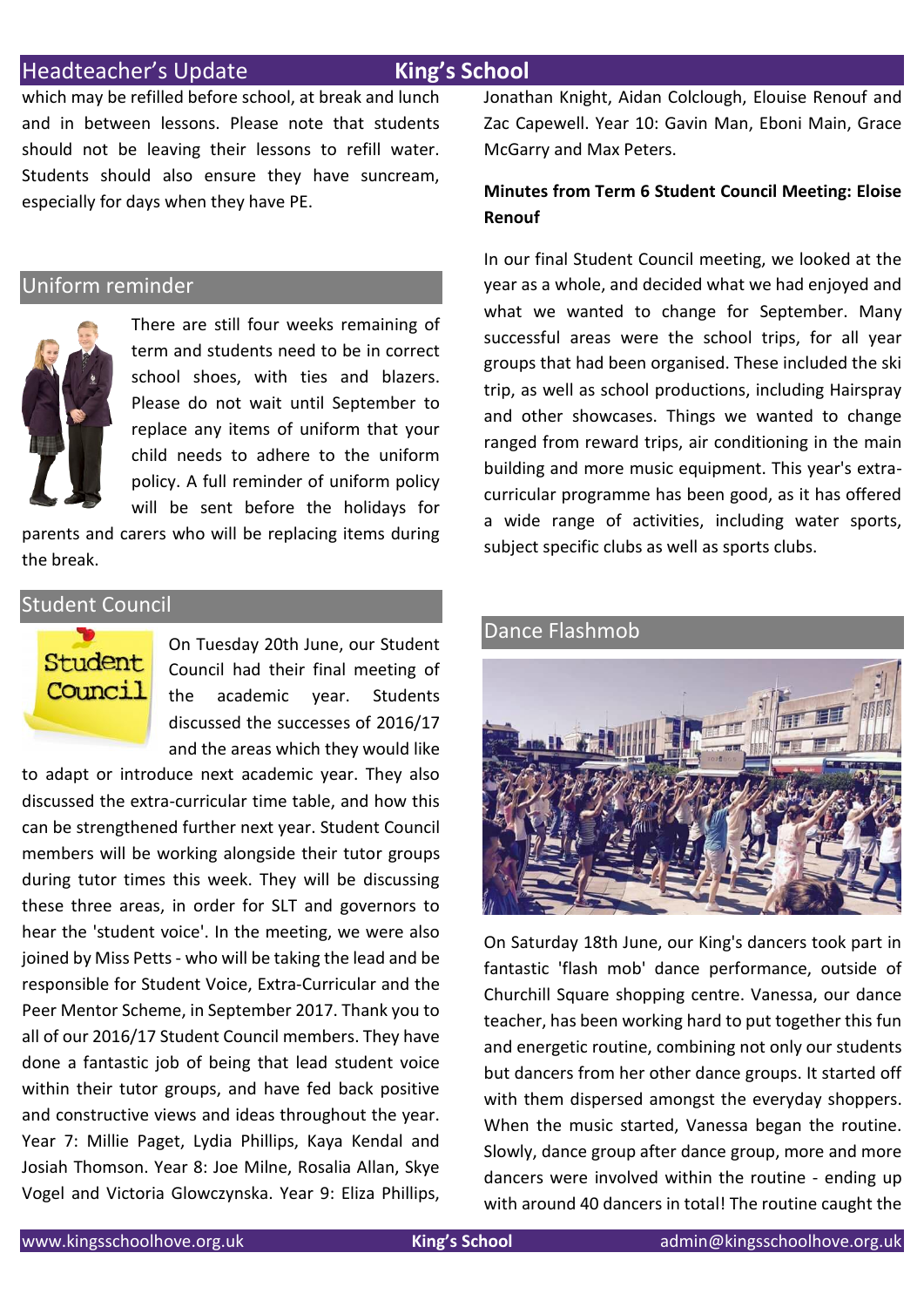### **Headteacher's Update King's School**

attention of lots of shoppers who were clearly thrilled to be caught up in this 'spontaneous' dance. Mrs Brennan and Ms Tremlett were stand out performers to the excitement of students and other members of staff. It was a great, sunny afternoon, with many family members and fellow students watching. Well done to all of the King's dancers involved. The next dance performance will take place on Sunday 25th June, for Armed Forces Day. Please come along to the Blind Veteran's in Ovingdean, at 11am for this performance.

### Year 10 Science Exams

As you may know pupils in Year 10 will be sitting their 3 Science mock exams in the week commencing Monday 3<sup>rd</sup> July during the main school exam week. This is so they sit their exams in sync with the other RET schools; all pupils are aware of this.

The exams will each be marked out of 75 and they will be focused on Biology, Chemistry or Physics and the associated required practicals.

There are a plethora of resources available to all pupils on Show My Homework set by each Science teacher including a reminder of pupils' login details used for accessing the digital textbooks found on Kerboodle.com.

These mock exams will be used to help determine sets for next year and pupil suitability to take the double (Trilogy) or triple (Separate) Science course next year. With this in mind we ask for your support in helping your children with their revision and wish them the best of luck with this last round of mock exams.

### Year 10 LitFest Trip

On Friday 16th June, Mrs Reid and I took 22 of our talented students to the Chichester LitFest, where they had the opportunity to spend the day living the life of a university student on the university's Bognor Regis campus.

The day consisted of a number of workshops, where students met authors, attended lectures, participated in seminars and engaged in university-style social time, all with a literary theme. Working alongside other schools, they were given an opportunity to see what life is really like once A-levels are over!

The university staff were impressed with King's students' knowledge, their conduct and understanding of the topics studied. Mrs Reid and I were particularly impressed with how well the students fit into university life; their independence and motivation shone through the entire day.

We intend to make this LitFest an annual event and would encourage all students interested in English to apply next year.

### MENSA Challenge

This week's challenge:

If EM=8, VT=4 and HN=6. What does  $WZ=$ ?



*Answer to last week's question: TENNIS*

### Sports Reports

### **U13 Boys' Cricket v PACA**

PACA batted first and made a quick start scoring lots of runs. Bowling from Theo D, Charlie P and Gabe H held back the runs and took a couple of wickets. King's then batted in reply and lost a few early wickets. However, solid batting from Jack T, Rohan T, Theo D and Gabe H allowed King's to get momentum and score boundaries. However, good bowling from PACA meant they ended bowling everyone out and winning the game in the last couple of overs. Well done to the team for a good performance.